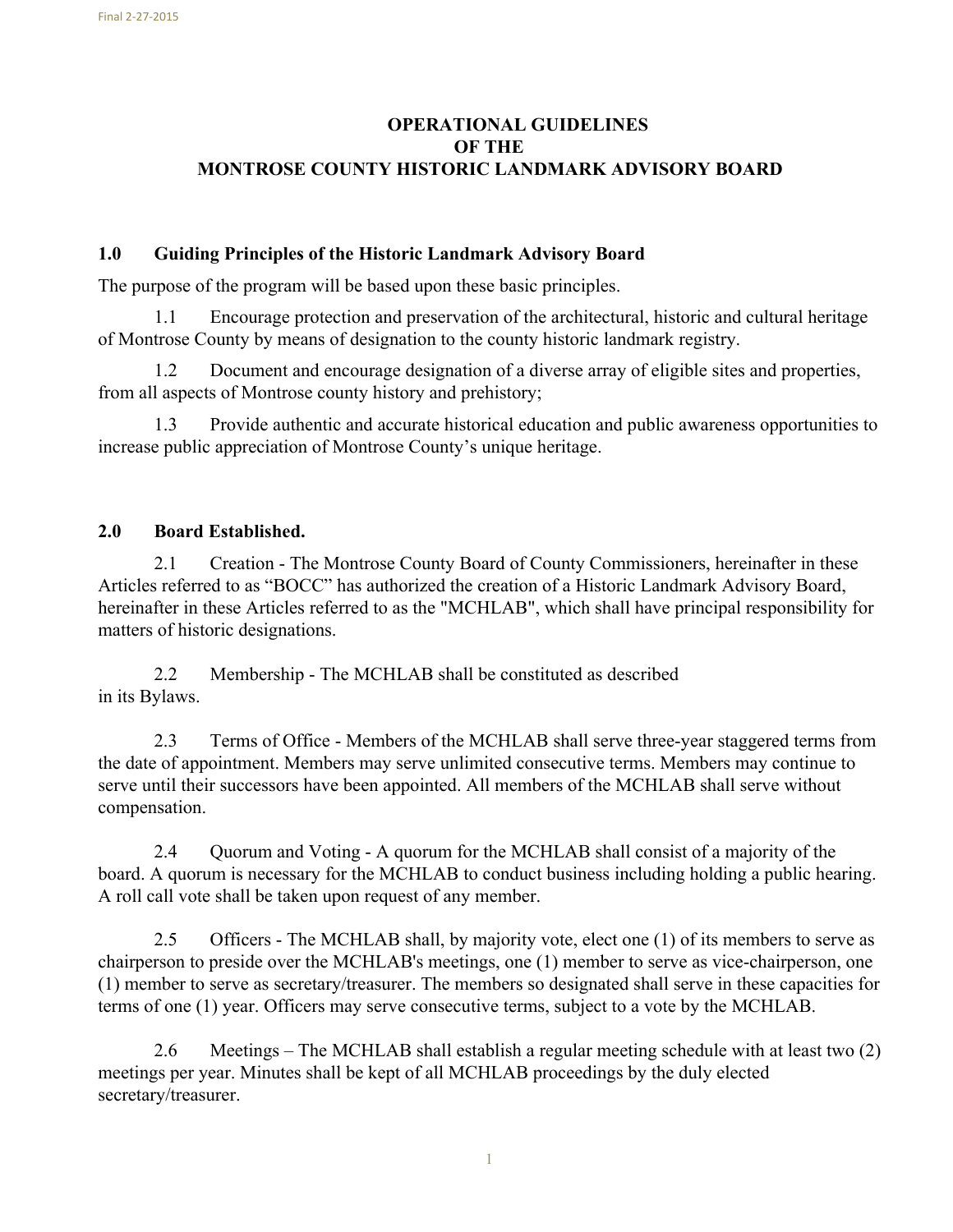2.7 Powers and Duties - The MCHLAB is formed as an advisory board to the BOCC, and shall bring all MCHLAB-approved applications for historic landmark designation to the BOCC at a properly noticed public meeting. All final decisions regarding historic landmark designation will rest with the BOCC. Additional duties of the MCHLAB shall include:

2.7.1 Review and determine qualifications of properties nominated for designation as either an historic structure or site;

2.7.2 Upon application, review and make recommendations to the applicant(s) on proposed alterations to a designated historic structure or site;

2.7.3 Advise and encourage owners of historic properties regarding physical and financial aspects of preservation, renovation, rehabilitation and reuse, including nomination or eligibility for nomination to the Montrose County Register, the State Register and the National Register of Historic Places;

2.7.4 Develop and assist in public education programs, including but not limited to walking tours, brochures, press releases, exhibits and public presentations.

2.7.5 Encourage surveys of historic sites, properties, and areas for the purpose of defining those of historic significance and eligibility for the Montrose County Historical Landmark Register. The MCHLAB may collect information about potential listings and maintain lists of sites of historical or archaeological merit that have not been designated;

2.7.6 Conduct the MCHLAB's business in accordance with the Public Meetings Acts, Public Records Act and other laws applicable to local public bodies.

2.7.7 Make such changes to these guidelines as the MCHLAB deems necessary.

## **3.0 Other Historic Registers**.

3.1 All properties listed or deemed eligible by the State Historic Preservation Officer (SHPO) on the National or State Historic Register are eligible for the Montrose County Historic Landmark Register but shall not be so designated until proper applications are submitted to the MCHLAB and approved pursuant to these operational guidelines.

3.2 All properties listed on any Montrose County town or city historic register are eligible for the Montrose County Historic Landmark Register but shall not be so designated until proper applications and fees are submitted to the MCHLAB and approved pursuant to these operational guidelines.

## **4.0 Designation of Historic Structures and Sites.**

4.1 Pursuant to the procedures set forth in these Guidelines, the MCHLAB may recommend for designation as a historic landmark; an individual structure, landmark, site or other feature, or an integrated group of structures and features on a single site, using the Criteria in these Guidelines.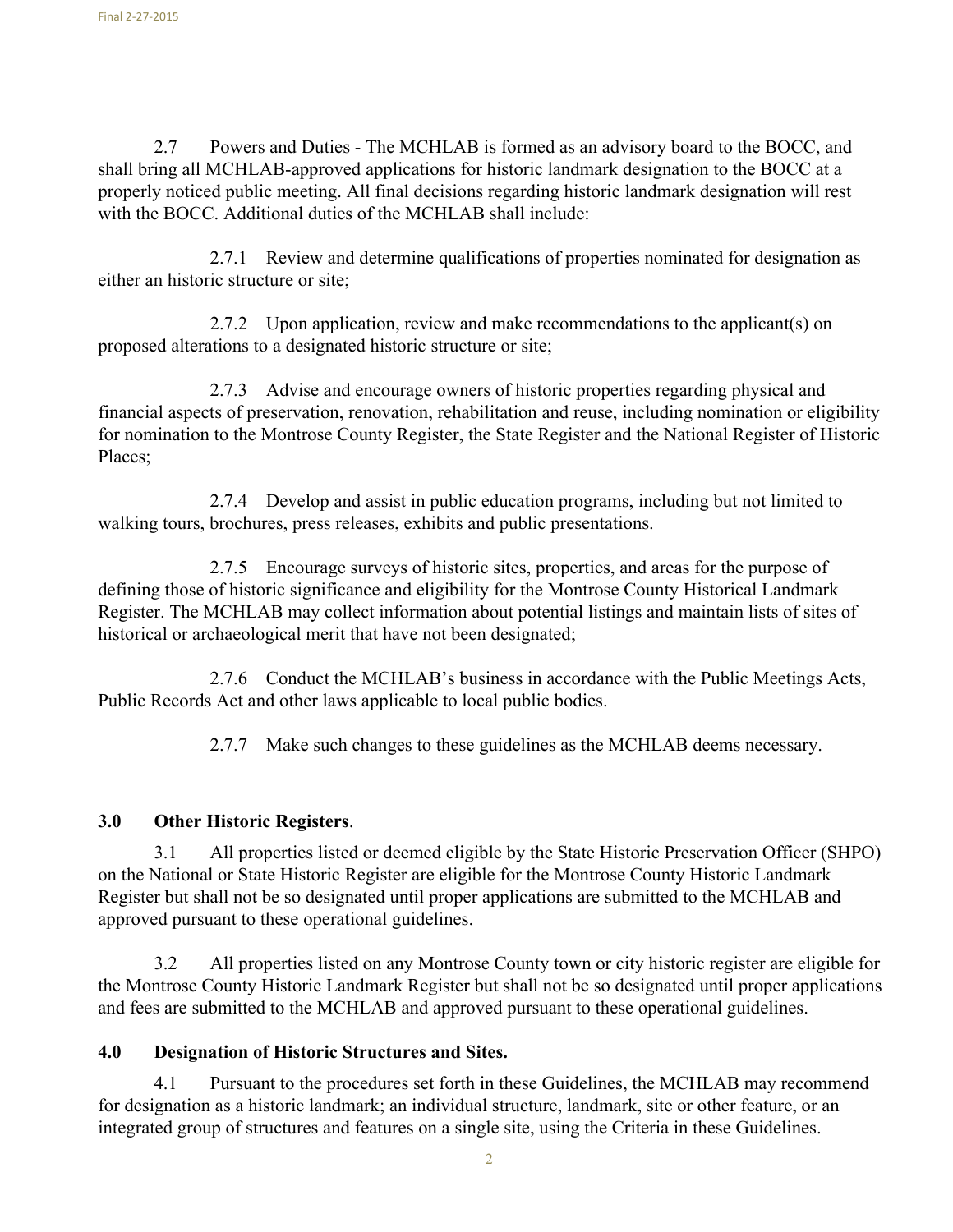4.2 Each such designation shall include a description of the characteristics of the structure or site which justify its designation, or a description of the characteristics of multiple buildings within a single site, and a description of the particular features that should be preserved, and shall include a description of the location and boundaries of the historic structure or site.

4.3 No individual structure or site will be designated without the written consent of the owner(s).

4.4 Nominations for Historic Landmark Designation

4.4.1 A nomination for designation listing in the Montrose County Historic Landmark Register may be made by the MCHLAB or by any citizen by filing the official application form with the MCHLAB. The applicant shall pay the one-time, non-refundable application fee.

4.5 Historic Preservation Landmark Advisory Board Review.

4.5.1 The MCHLAB shall review the application for conformance with the established criteria for designation and within the purposes of these guidelines.

4.5.2 The MCHLAB shall recommend either approval, approval with modification, or disapproval of the application.

4.5.3 The MCHLAB shall forward any approved application to the Montrose County BOCC recommending designation as a Historic Landmark. The MCHLAB shall notify the applicant, the property owner (if not one and the same) and the appropriate incorporated city/town official (if any) of the date of the BOCC meeting where the recommendation would be considered for county resolution of designation.

4.5.4 A MCHLAB member shall attend and present the application for historic designation at the public hearing for consideration by the BOCC.

4.6 Limitation on Resubmission and Reconsideration of Proposed Designation. Whenever the BOCC disapproves a proposed designation, no person shall submit an application that is the same or substantially the same for at least one (1) year from the effective date of the final action on the denied application.

4.7 Criteria for Designation. The MCHLAB will consider the following criteria in reviewing nominations of properties for designation:

4.7.1 Structures must be at least fifty (50) years old and meet one (1) or more of the criteria for architectural, cultural or geographic/environmental significance. A structure can be exempted from the age standard if the MCHLAB finds it to be exceptionally important in other criteria.

A. The association of the property with events that have made a significant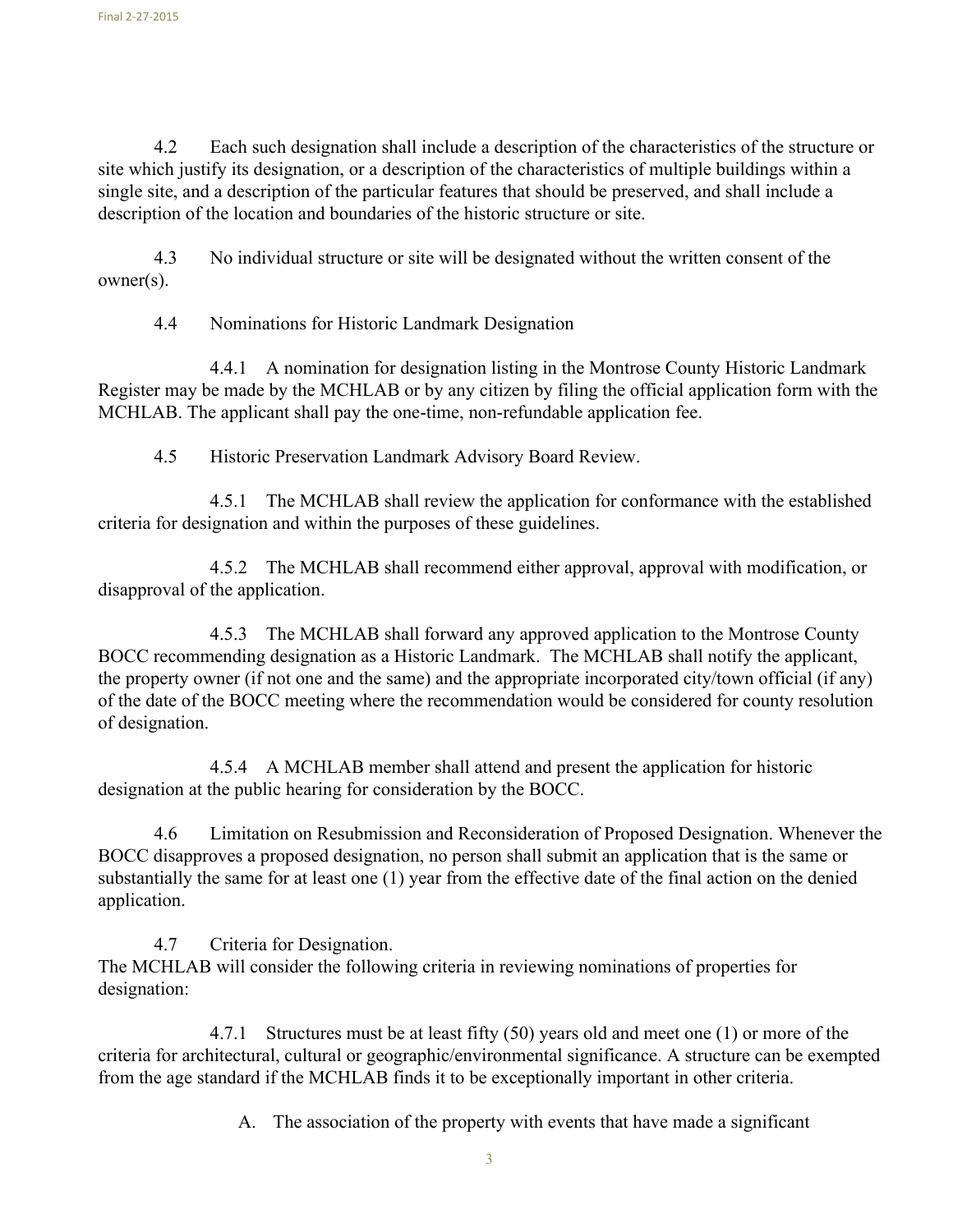contribution to local, Colorado, or national history;

- B. The connection of the property with person(s) significant in history;
- C. The apparent distinctive characteristics of a type, period, method of construction, or architect/artisan;
- D. The geographic importance of the property to local history (that is, properties which have achieved significance for their place in the landscape, adding to a strong sense of place or providing community identity);
- E. The contribution, or the potential for contribution, to understandings of prehistory or history.

4.7.2 Each property will also be evaluated based on physical integrity using the following criteria (a property need not meet all of the following criteria):

- A. Retains original design features, materials and/or characteristics;
- B. Is in the original location or same historic context, if it has been moved;
- C. Has been accurately reconstructed or restored, in keeping with its major character defining architectural elements and its period of significance.
- D. Where there are conflicting opinions regarding any item above (A, B or C), the MCHLAB shall seek a review by a professional whose expertise lies within the area of disagreement.

## **5.0 Review of Alterations, Relocations or Demolitions.**

Historic Landmark designation will be revoked if a structure or site no longer qualifies for listing.

5.1 Review of major modifications. A Designation shall be reviewed if the MCHLAB receives information of an action which significantly alters the structure or site such that the historic aspect of the structure or site is changed. If only portions of the structure or site are changed, the MCHLAB shall consider whether the remaining portion retains eligibility. Alterations include:

5.1.1 Altering or modifying elements. For the purposes of this section, the term "alteration" shall mean any modification to a designated historic landmark which could have an effect on the character of the historic resource relative to the criteria by which it was designated. Examples of alterations for structures may include additions, any exterior modifications, including signage to be affixed to the facade, and any interior modifications that may affect the characteristics for which the structure was designated.

5.1.2 Moving a historic landmark structure to another location.